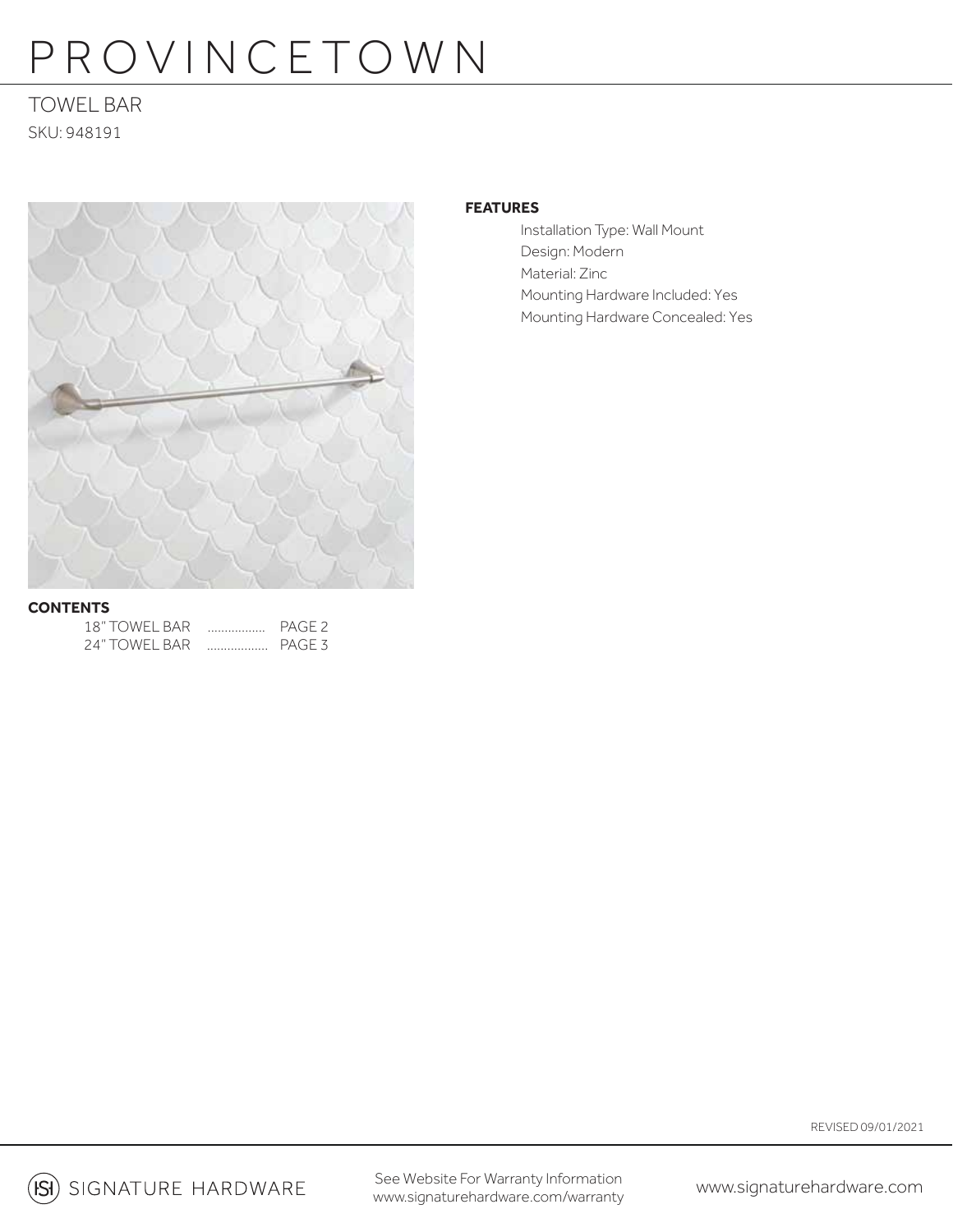## 18" PROVINCETOWN

## TOWEL BAR SKU: 948191





#### **FEATURES**

 Installation Type: Wall Mount Design: Transitional Material: Zinc Length: 20-1/8" Height: 2-1/8" Depth: 2-7/8" Base Plate Diameter: 2-1/8" Assembly Required: Yes Mounting Hardware Included: Yes Mounting Hardware Concealed: Yes Centers: 18"

**PRODUCT IMAGE**



PAGE 2 Code: SHPR24TBBN,SHPR24TBCP, SHPR24TBORB

All dimensions and specifications are nominal and may vary. Use actual products for accuracy in critical situations.

(ISI) SIGNATURE HARDWARE

See Website For Warranty Information www.signaturehardware.com/warranty www.signaturehardware.com